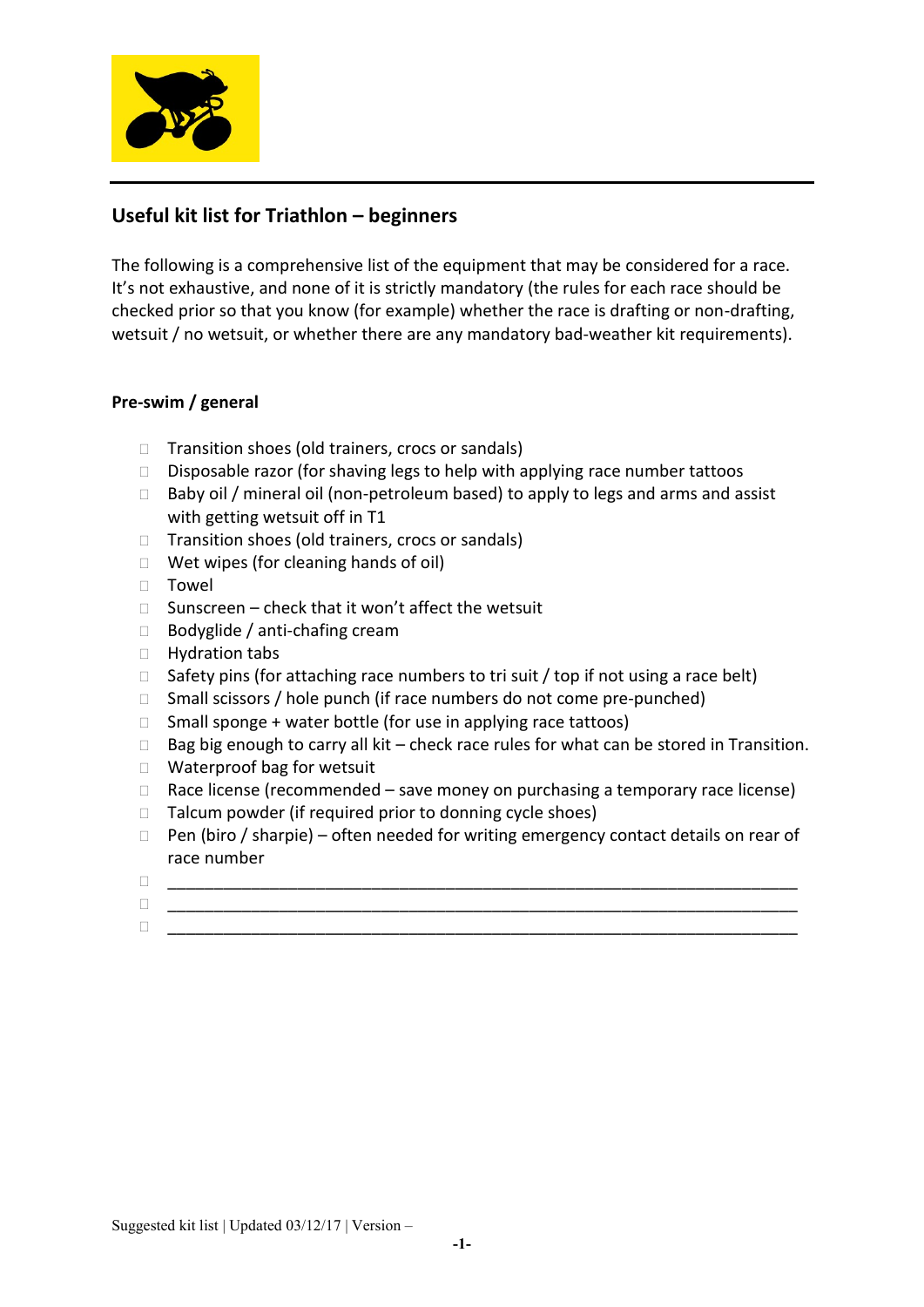

#### **Swim**

- $\Box$  Tri suit / tri top + tri shorts
- □ Tinted goggles (for sunny days)
- $\Box$  Clear goggles
- Wetsuit
- □ Swim hat (spare)
- $\Box$  Ear plugs (if required) consider taking spares
- □ Nose clip
- $\Box$
- \_\_\_\_\_\_\_\_\_\_\_\_\_\_\_\_\_\_\_\_\_\_\_\_\_\_\_\_\_\_\_\_\_\_\_\_\_\_\_\_\_\_\_\_\_\_\_\_\_\_\_\_\_\_\_\_\_\_\_\_\_\_\_\_\_\_\_\_
- \_\_\_\_\_\_\_\_\_\_\_\_\_\_\_\_\_\_\_\_\_\_\_\_\_\_\_\_\_\_\_\_\_\_\_\_\_\_\_\_\_\_\_\_\_\_\_\_\_\_\_\_\_\_\_\_\_\_\_\_\_\_\_\_\_\_\_\_

# **Cycle**

- $\Box$  Lightweight bike jacket or windproof
- $\Box$  Helmet (must be kitemarked / EN approved for road use)
- $\square$  Sunglasses / bike glasses (clear / dark depending on conditions)

 $\Box$  . The contract of the contract of the contract of the contract of the contract of the contract of the contract of the contract of the contract of the contract of the contract of the contract of the contract of the co

- □ Bike shoes
- □ Mitts or gloves
- □ Buff (for bike)
- Drinks bottle
- $\Box$  Gels may be attached to bike or loose for collecting
- $\Box$  Race belt (for attaching race numbers)
- $\square$  Bike lights (front / rear) depending on conditions
- $\Box$  Bike tools /  $CO<sub>2</sub>$  inflators
- □ Socks (if required)
- \_\_\_\_\_\_\_\_\_\_\_\_\_\_\_\_\_\_\_\_\_\_\_\_\_\_\_\_\_\_\_\_\_\_\_\_\_\_\_\_\_\_\_\_\_\_\_\_\_\_\_\_\_\_\_\_\_\_\_\_\_\_\_\_\_\_\_\_
- \_\_\_\_\_\_\_\_\_\_\_\_\_\_\_\_\_\_\_\_\_\_\_\_\_\_\_\_\_\_\_\_\_\_\_\_\_\_\_\_\_\_\_\_\_\_\_\_\_\_\_\_\_\_\_\_\_\_\_\_\_\_\_\_\_\_\_\_